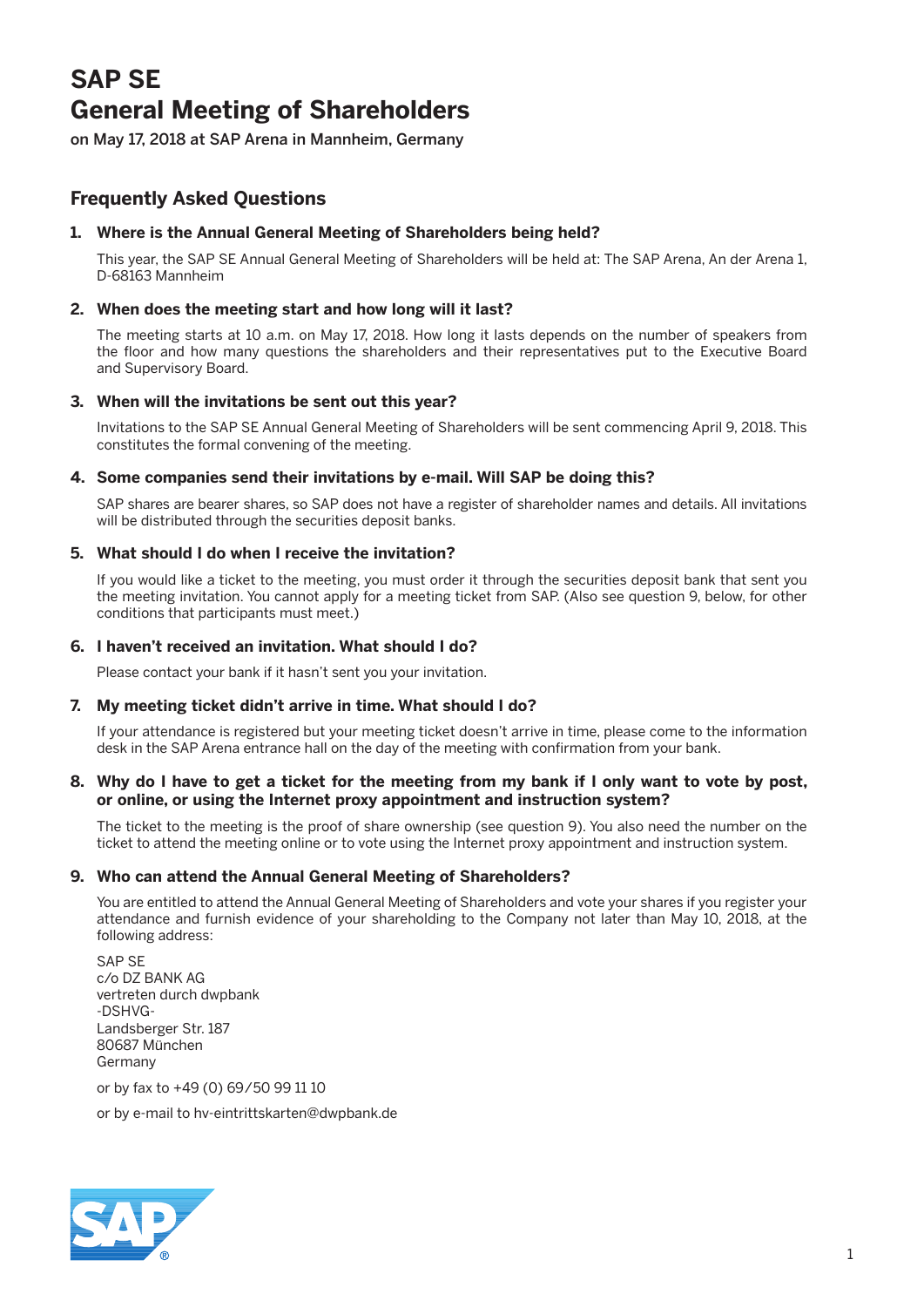SAP SE must receive your registration in German or English in text form. "In text form" means given in writing or fax identifying the person giving the statement (last name, first name, and address) and having a signature or other identifiable indication of the person who completed the document. The evidence of shareholding must be submitted in the form of evidence prepared in text form by a depositary institution in German or English. The evidence of shareholding must refer to and be true as of the record date, which is the beginning of April 26, 2018. To attend and vote, you must be the shareholder on the record date.

#### **10. Can I attend the meeting if I sell my shares before the meeting date?**

 You can attend if you have furnished evidence that you owned SAP shares on the record date (midnight at the beginning of April 26, 2018) and your attendance was registered not later than May 10, 2018, at the address notified for that purpose. You can still attend if you sell your shares after the record date.

#### **11. Can I vote by post?**

 Postal votes must be in writing on the postal vote form. The form is part of the admission ticket and is also available online at www.sap.com/agm. For more information about how to vote by post, see page 32 in the invitation to the Annual General Meeting of Shareholders.

#### **12. How do I instruct the Company to vote on my behalf?**

 Before or at the meeting, you can give instructions to a proxy provided by the Company. For more details, see page 34 in the invitation to the Annual General Meeting of Shareholders.

#### **13. Can I appoint proxies on the Internet and instruct them how to vote my shares?**

 We offer our shareholders Internet facilities to appoint and instruct proxies provided by the Company. The procedure is as for attendance in person, that is to say, whether you wish to order an entrance ticket for the Annual General Meeting of Shareholders and vote your shares yourself, or whether you wish to appoint a proxy, you must first register and submit evidence of your shareholding in time. To access the Internet proxy instruction system, go to www.sap.com/agm.

#### **14. Can I vote my shares on the Internet myself?**

 This year again, we are able to offer real online attendance. Participants can follow a live Internet stream of the entire Meeting, vote their shares in real time, and inspect the attendance register online.

#### **15. Is there free parking for cars?**

 The parking lot at SAP Arena has space for 2,700 cars. There is a map on the meeting ticket showing the parking lots.

#### **16. Does SAP provide complimentary bus and rail tickets to the meeting?**

 Yes – with your meeting ticket, you will be sent a free pass for the entire VRN (local public transportation company) network, valid on the day of the meeting.

#### **17. Why are there security checks?**

 SAP wishes to provide a safe environment for people attending the Annual General Meeting of Shareholders. There will be the usual security checks as people arrive for the meeting.

#### **18. Where can I obtain evidence of attendance for my tax return?**

 The attendance certificate is at the back of the ballot card book that you will receive when you arrive and hand in your ticket. Please detach it from the ballot card book and keep it.